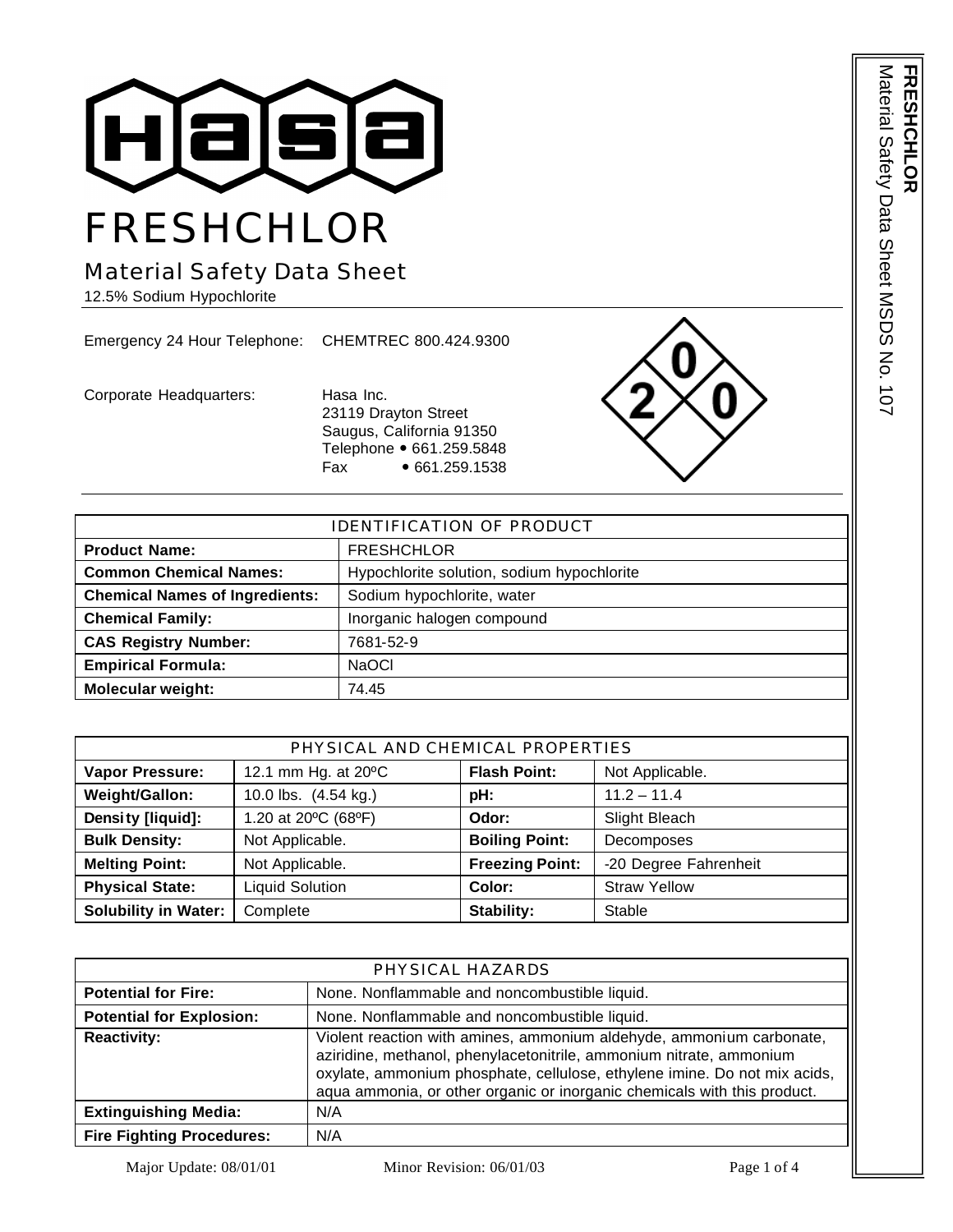Material Safety Data Sheet MSDS No. 107 Material Safety Data Sheet MSDS No. 107 **FRESHCHLOR RESHCHL** 

| <b>HEALTH HAZARDS</b>                             |                                                          |  |
|---------------------------------------------------|----------------------------------------------------------|--|
| <b>Signs and Symptoms of Exposure:</b>            | Eye and skin irritation. Chemical burns to broken skin.  |  |
| <b>Medical Conditions Aggravated by Exposure:</b> | No data available.                                       |  |
| Oral [ingestion] LD <sub>50</sub> :               | No data available.                                       |  |
| Dermal [skin absorption] LD <sub>50</sub> :       | No data available.                                       |  |
| Inhalation [breathing] LC <sub>50</sub> :         | No data available.                                       |  |
| Eye Irritation:                                   | Irritating. May cause eye damage.                        |  |
| <b>Skin Irritation:</b>                           | Mild irritation. Not considered to be a skin sensitizer. |  |
| <b>OSHA PEL:</b>                                  | None established.                                        |  |
| <b>ACGIH TLV/TWA:</b>                             | None established.                                        |  |

|                                | POTENTIAL ROUTE [S] OF ENTRY                                                                                     |
|--------------------------------|------------------------------------------------------------------------------------------------------------------|
| <b>Inhalation [Breathing]:</b> | Unlikely to occur. Vapor may cause irritation to upper respiratory tract.                                        |
| Dermal [Skin]:                 | Contact with broken skin may cause burning, blistering, and tissue destruction if<br>not washed off immediately. |
| Eyes:                          | Corrosive to eyes.                                                                                               |
| Ingestion:                     | Not anticipated. May cause severe chemical burns to esophagus and to stomach<br>lining.                          |

| CARCINOGENIC [CANCER POTENTIAL] INFORMATION                                              |             |  |
|------------------------------------------------------------------------------------------|-------------|--|
| National Toxicological Program [NTP] Sixth Annual Report on Carcinogens:                 | Not listed. |  |
| International Agency for Research on Cancer [IARC] Monographs, V. 1-53, Supps. 1-8:      | Not listed. |  |
| <b>Listed by Federal OSHA as Carcinogens:</b>                                            | Not listed. |  |
| Safe Drinking Water and Toxic Enforcement Act of 1986 [Proposition 65, California only]: |             |  |

Small quantities – less than 100 ppm (parts per million) – of impurities, including bromates, may be found in all chlorinating products, including this product. Bromates are derived from bromides, which are present in sodium chloride (table salt) from which chlorine is manufactured. Additional small quantities of bromates may be generated during the disinfection process. Bromates are known by the State of California to cause cancer when administered by the oral (drinking or ingesting) route. Read and follow label directions and use care when handling or using this product. The US Environmental Protection Agency has established a maximum contaminant level (MCL) for bromates in drinking water at 10 ppb (parts per billion). Application of this product in accordance with label directions at use dilution will not exceed this level.

This warning is provided pursuant to Proposition 65, the Safe Drinking Water and Toxic Enforcement act of 1986, Chapter 6.6 of the California Health and Safety Code, which requires the Governor of California to publish a list of chemicals "known to the state to cause cancer or reproductive toxicity." This list is compiled in accordance with the procedures established under the proposition, and can be obtained on the internet from California's Office of Environmental Health Hazard Assessment at http://www.oehha.ca.gov. There are over 700 chemical substances on this list.

## GENERAL PRECAUTIONS FOR SAFE USE AND HANDLING

Open containers carefully. Sodium Hypochlorite solutions are packaged with vented closures. Do not use containers which are leaking or show evidence of having leaked. Mix only with water. Do not mix with other chemicals. Use clean, dry utensils when mixing. Do not discharge this product or mixtures of this product into lakes, streams, ponds, bays, estuaries or the ocean. Sodium Hypochlorite is toxic to aquatic organisms at very low levels.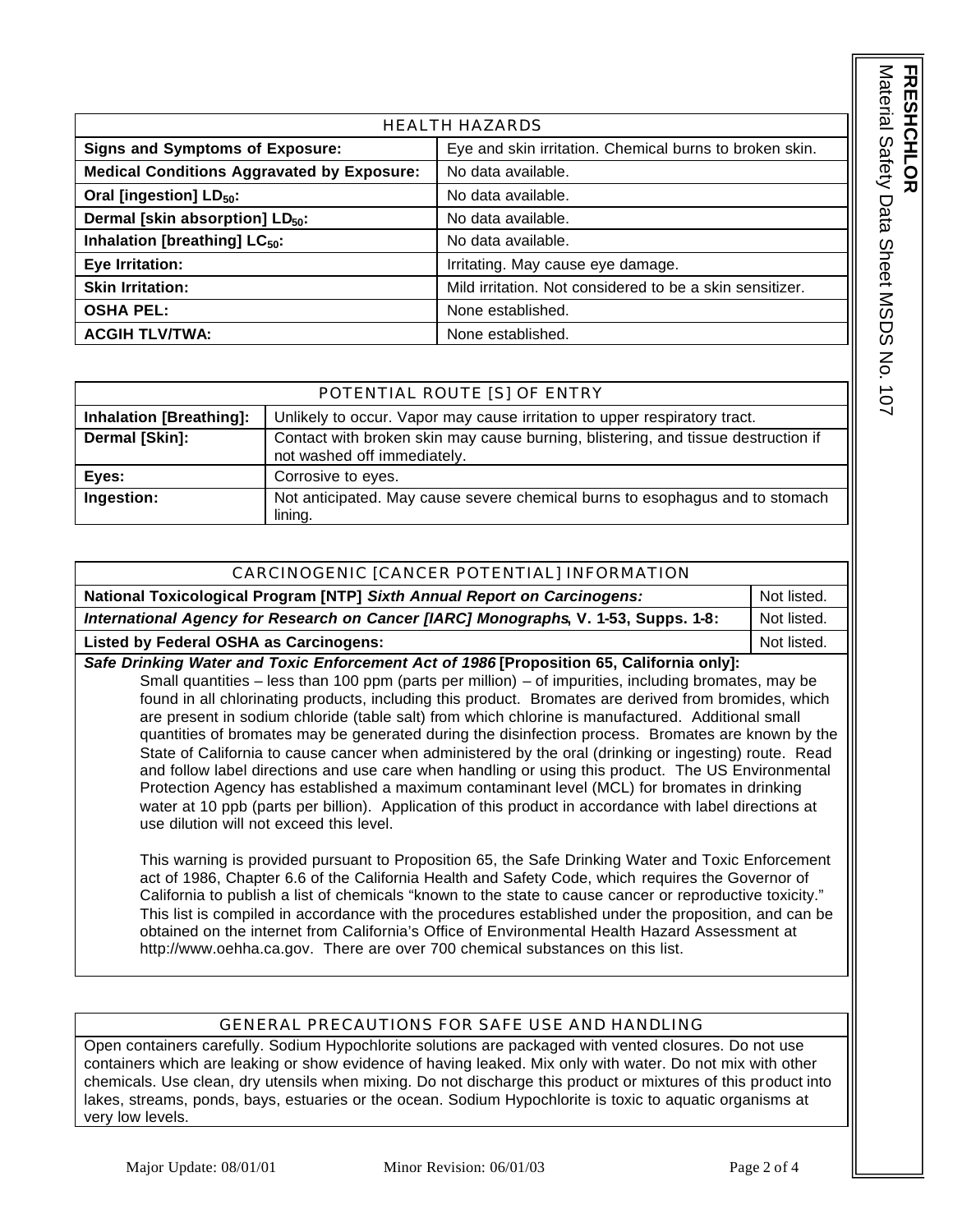#### PERSONAL PROTECTION AND HYGIENE

Wear goggles or face shield and rubber gloves when handling. Remove and wash contaminated clothing before reuse. Wash hands after handling.

### CLEAN-UP OF SPILLS

Store this product in a cool dry area away from sunlight and heat to avoid deterioration. In case of spill flood area where spill occurred with large quantities of water. With permission from local authorities dilute product may be flushed to sanitary sewer. Product may also be absorbed with sand or diatomaceous earth. Absorbed products must be disposed of in accordance with applicable Federal State and/or local regulations. Contact HASA Inc. for guidance.

| FIRST AID            |                                                                               |  |
|----------------------|-------------------------------------------------------------------------------|--|
| <b>Eye Contact:</b>  | Flush with water. Remove contact lenses [if applicable]. Hold eyelids open.   |  |
|                      | Continue flushing with water for 15 minutes. Get prompt medical attention.    |  |
| <b>Skin Contact:</b> | Wash affected area with soap and water for 15 minutes. Get medical attention. |  |
| Ingestion            | Drink large quantities of water. DO NOT give vinegar or other acids. DO NOT   |  |
| [swallowing]:        | induce vomiting. Get prompt medical attention.                                |  |

| FEDERAL/STATE LISTS/REGISTRATION/S/REPORTING REQUIREMENTS                                                 |                                                   |  |
|-----------------------------------------------------------------------------------------------------------|---------------------------------------------------|--|
| <b>CERCLA Hazardous Substance</b>                                                                         | RQ=100 lbs [80 gallons for 12.5% solution]        |  |
| [Section 1010 [4], P.L. 96-510]:                                                                          |                                                   |  |
| <b>Extremely Hazardous Substance</b>                                                                      | Not listed.                                       |  |
| [40 CFR 355, Appendix A]:                                                                                 |                                                   |  |
| Pesticide Product 7 U.S.C. 136 et seq.:                                                                   | Registered as a pesticide product by Federal EPA. |  |
| <b>Toxic Substance under TSCA:</b>                                                                        | Not reported.                                     |  |
| <b>Pesticide Product [various State Laws]:</b><br>Registered as pesticide product in states where marked. |                                                   |  |

#### MATERIAL CLASSIFICATION

**OSHA Hazard Communication Standard, Department of Labor, Occupational Safety and Health Division, 29 CFR 1910.1200:** Irritant

| <b>Hazardous Materials Transportation Regulations,</b>                       |                                             |  |
|------------------------------------------------------------------------------|---------------------------------------------|--|
| Department of Transportation (Federal) 49 CFR 172.101                        |                                             |  |
| Proper Shipping Description [1 gallon or less]:<br>Consumer Commodity, ORM-D |                                             |  |
| Proper Shipping Description [greater than 1 gallon]:                         | Hypochlorite Solutions, 8, UN1791, P.G. III |  |

| <b>National Fire Protection Association NFPA 704 [1990]:</b>                 | $2 - 0 - 0$ |
|------------------------------------------------------------------------------|-------------|
| BOCA National Fire Prevention Code/National Building Code [1999 editions]:   | Irritant    |
| <b>Standard Fire Prevention Code/Standard Building Code [1997 editions]:</b> | Irritant    |
| Uniform Fire Code/Uniform Building Code [1997 editions]:                     | Irritant    |
| Uniform Fire Code Standards 79-3, Uniform Fire Code, V. II [1997 edition]:   | $2 - 0 - 0$ |